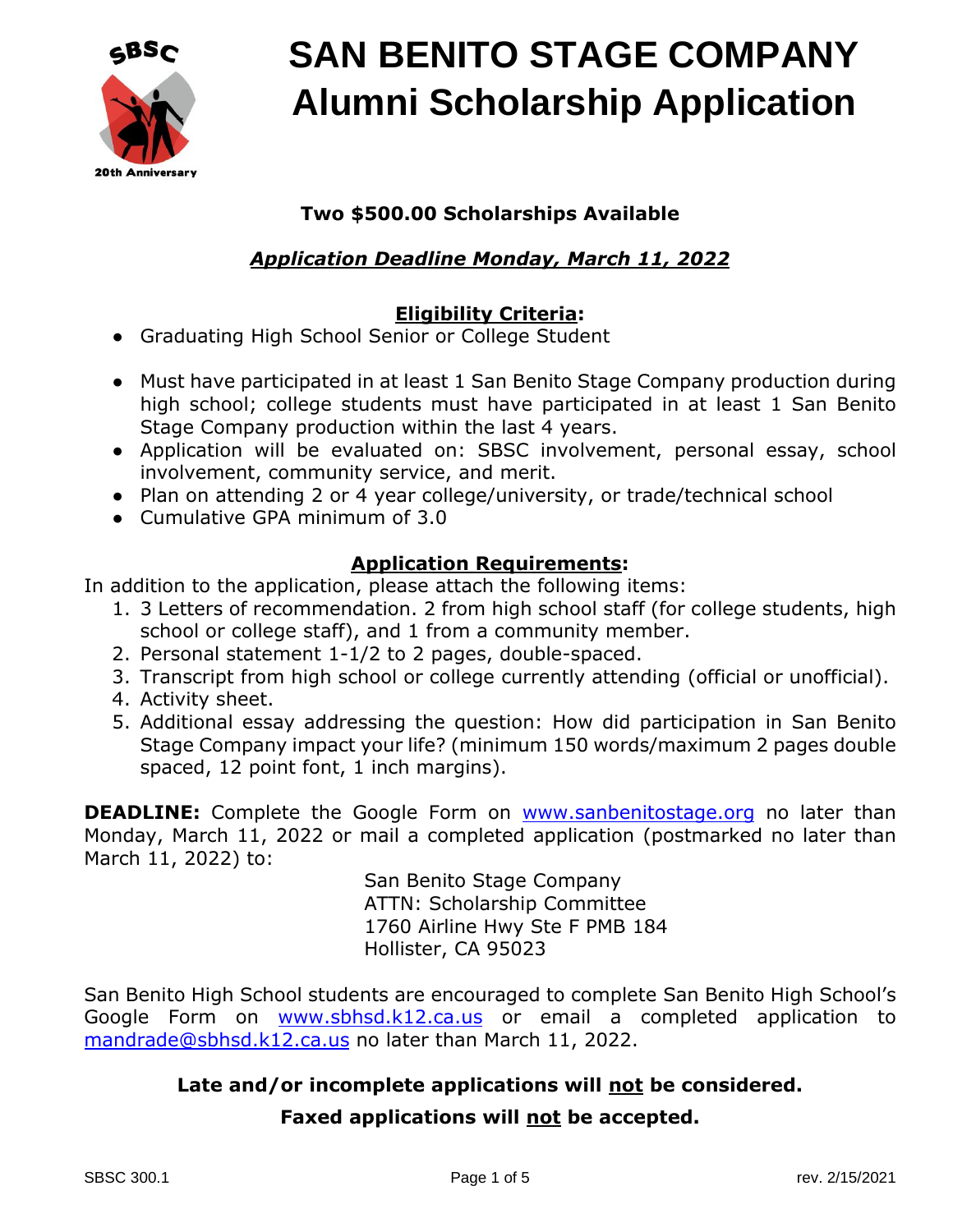

**DEADLINE:** Application must be submitted by completing the Google Form on [www.sanbenitostage.org](http://www.sanbenitostage.org/) **no later than Monday, March 11, 2022**, or mailed to: San Benito Stage Company, 1760 Airline Hwy Ste F PMB 184, Hollister, CA 95023 **(postmarked no later than March 11, 2022).** San Benito High School students are encouraged to complete San Benito High School's Google Form on [www.sbhsd.k](http://www.sbhsd.k12.ca.us/)12.ca.us or email a completed a[pplication to mandrade@sbhsd](mailto:mandrade@sbhsd.k12.ca.us).k12.ca.us no later than March 11, 2022.

NAME OF STUDENT:

| First                                                                                                                                                                                                                                                                                                                              | Middle |      | Last |       |     |
|------------------------------------------------------------------------------------------------------------------------------------------------------------------------------------------------------------------------------------------------------------------------------------------------------------------------------------|--------|------|------|-------|-----|
| NAME OF PARENT OR GUARDIAN:                                                                                                                                                                                                                                                                                                        |        |      |      |       |     |
|                                                                                                                                                                                                                                                                                                                                    |        |      |      |       |     |
| First                                                                                                                                                                                                                                                                                                                              | Middle |      | Last |       |     |
| PARENT'S OR GUARDIAN'S OCCUPATION:                                                                                                                                                                                                                                                                                                 |        |      |      |       |     |
|                                                                                                                                                                                                                                                                                                                                    |        |      |      |       |     |
| STUDENT'S ADDRESS:<br><u> 1989 - Johann Barn, amerikansk politiker (d. 1989)</u>                                                                                                                                                                                                                                                   |        |      |      |       |     |
| Street                                                                                                                                                                                                                                                                                                                             |        | City |      | State | Zip |
| STUDENT'S CELL PHONE NUMBER:                                                                                                                                                                                                                                                                                                       |        |      |      |       |     |
| $\overline{a}$ ( ) and $\overline{a}$ and $\overline{a}$ and $\overline{a}$ and $\overline{a}$ and $\overline{a}$ and $\overline{a}$ and $\overline{a}$ and $\overline{a}$ and $\overline{a}$ and $\overline{a}$ and $\overline{a}$ and $\overline{a}$ and $\overline{a}$ and $\overline{a}$ and $\overline{a}$ and $\overline{a}$ |        |      |      |       |     |
| Are you currently employed? ______ Yes _________ No                                                                                                                                                                                                                                                                                |        |      |      |       |     |
| If you answered yes to the above question, how many hours per week are you employed?                                                                                                                                                                                                                                               |        |      |      |       |     |
| Employer's Name:                                                                                                                                                                                                                                                                                                                   |        |      |      |       |     |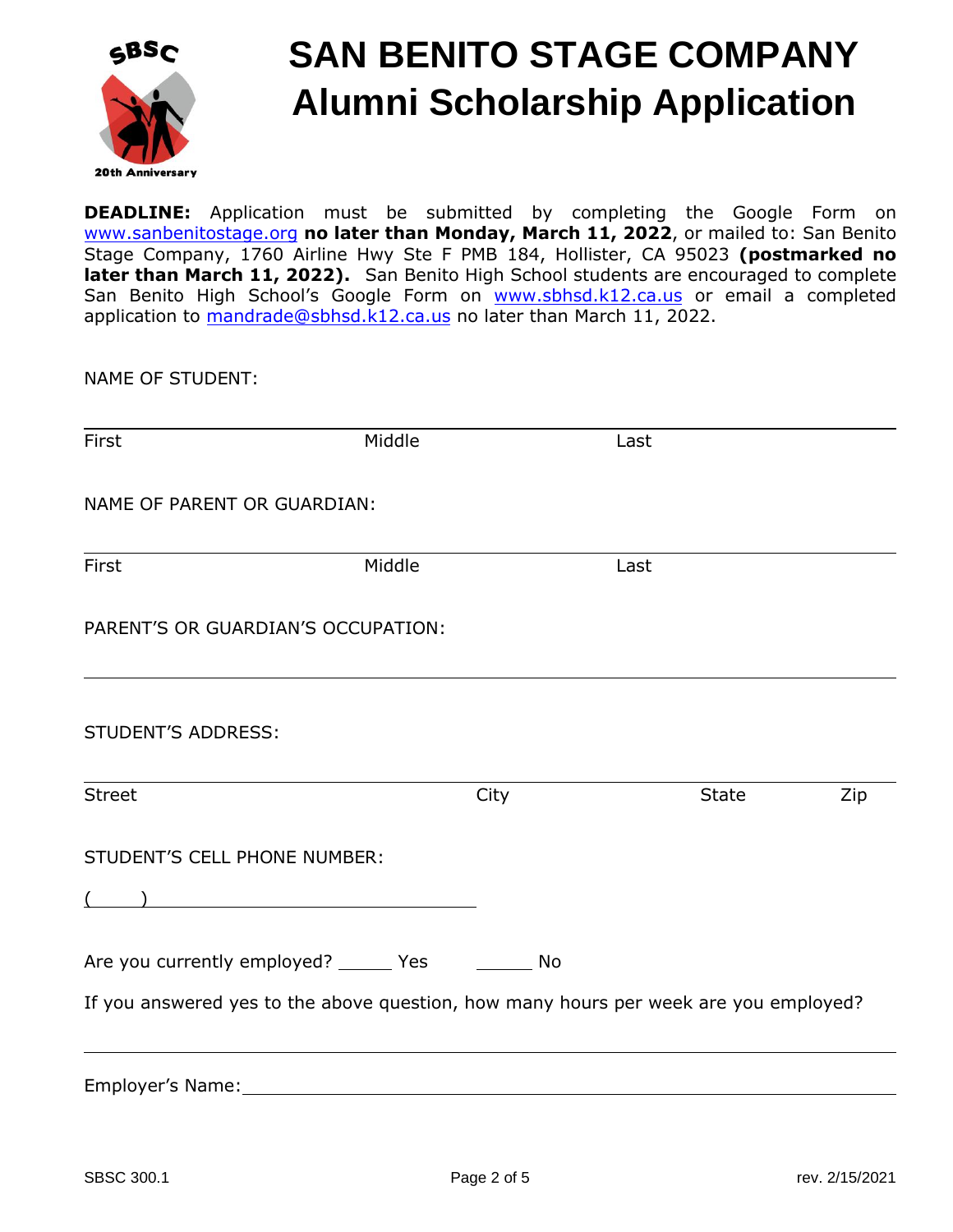

How many people are in your Family Household including yourself, your parents and your siblings?

Please list any sibling's Grade Level and if they are employed or attending School.

| Name: | Grade Level: | yes/no | Employed: Attending School:<br>yes/no |
|-------|--------------|--------|---------------------------------------|
|       |              |        |                                       |
|       |              |        |                                       |
|       |              |        |                                       |
|       |              |        |                                       |
|       |              |        |                                       |
|       |              |        |                                       |
|       |              |        |                                       |
|       |              |        |                                       |
|       |              |        |                                       |
|       |              |        |                                       |

OPTIONAL: Please check off your Parents' Annual Net Family Income (after taxes):

\$0-\$15,000 \$15,001-\$30,000 \$30,001-\$45,000  $\frac{\text{445,001}-\text{460,000}}{\text{450,000}}$   $\frac{\text{450,001}-\text{475,000}}{\text{450,000}}$ \$90,001-\$100,000 Over \$100,000

Have you applied for the FAFSA (Free Application for Federal Student Aid)? \_\_\_\_Yes \_\_\_\_No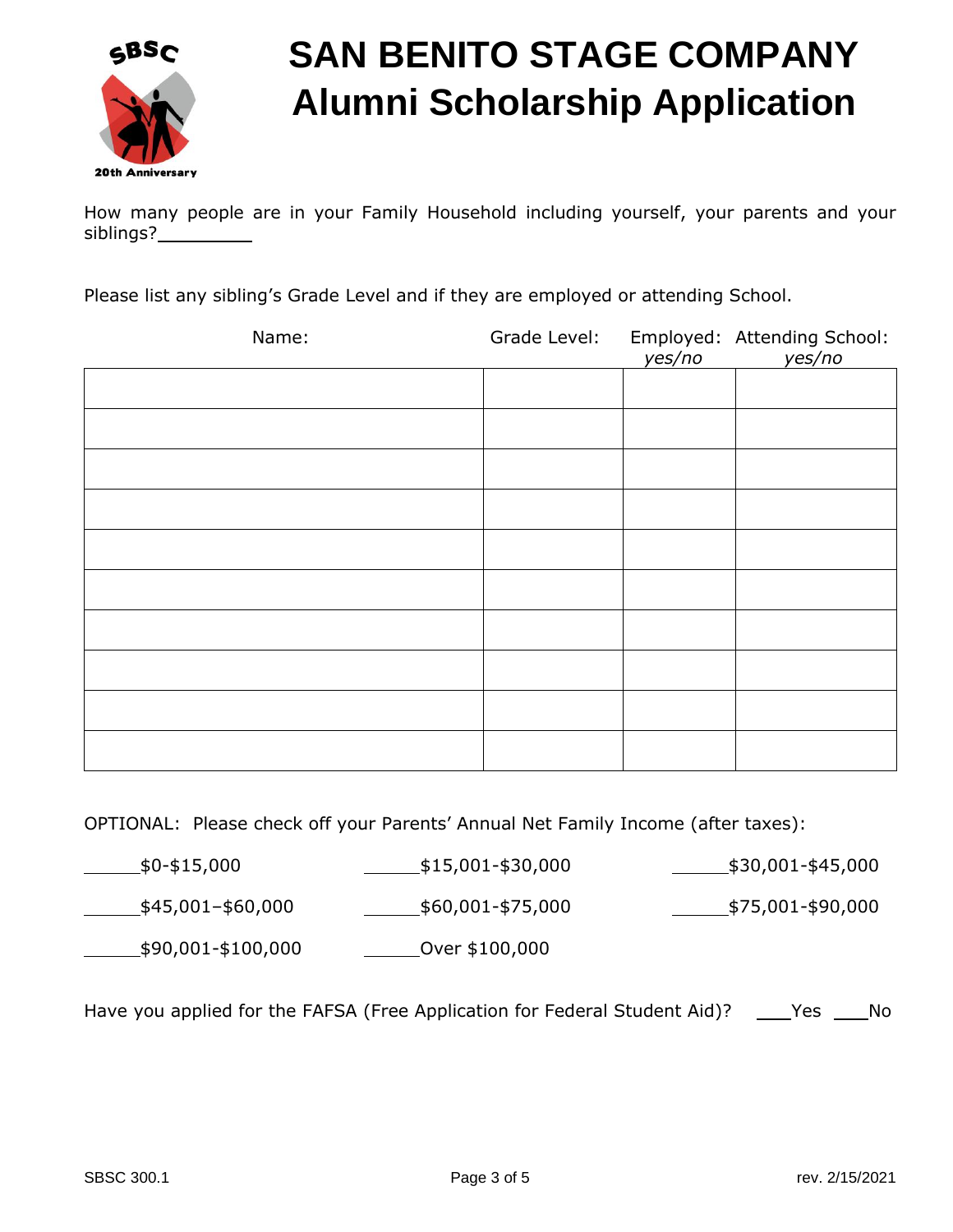

Please list the names of the Schools you are applying to:

| College Name: | City: | State: |
|---------------|-------|--------|
|               |       |        |
|               |       |        |
|               |       |        |
|               |       |        |
|               |       |        |
|               |       |        |
|               |       |        |
|               |       |        |

Please list the names of the Schools you have already been accepted to:

| What is your planned major?                 |     |    |  |
|---------------------------------------------|-----|----|--|
| What are your career objectives?            |     |    |  |
| Are you a first generation college student? | Yes | No |  |

*I certify that all the information presented in this scholarship application is true and correct to the best of my knowledge. I understand that providing false information or misleading information will result in disqualification from the scholarship competition. I understand this information is confidential except for the purpose of the scholarship applications.* 

| <b>STUDENT'S SIGNATURE:</b> | DΔ. |  |
|-----------------------------|-----|--|
|                             |     |  |

| <b>PARENT'S/GUARDIAN'S SIGNATURE:</b><br><b>DATE</b> |  |  |
|------------------------------------------------------|--|--|
|------------------------------------------------------|--|--|